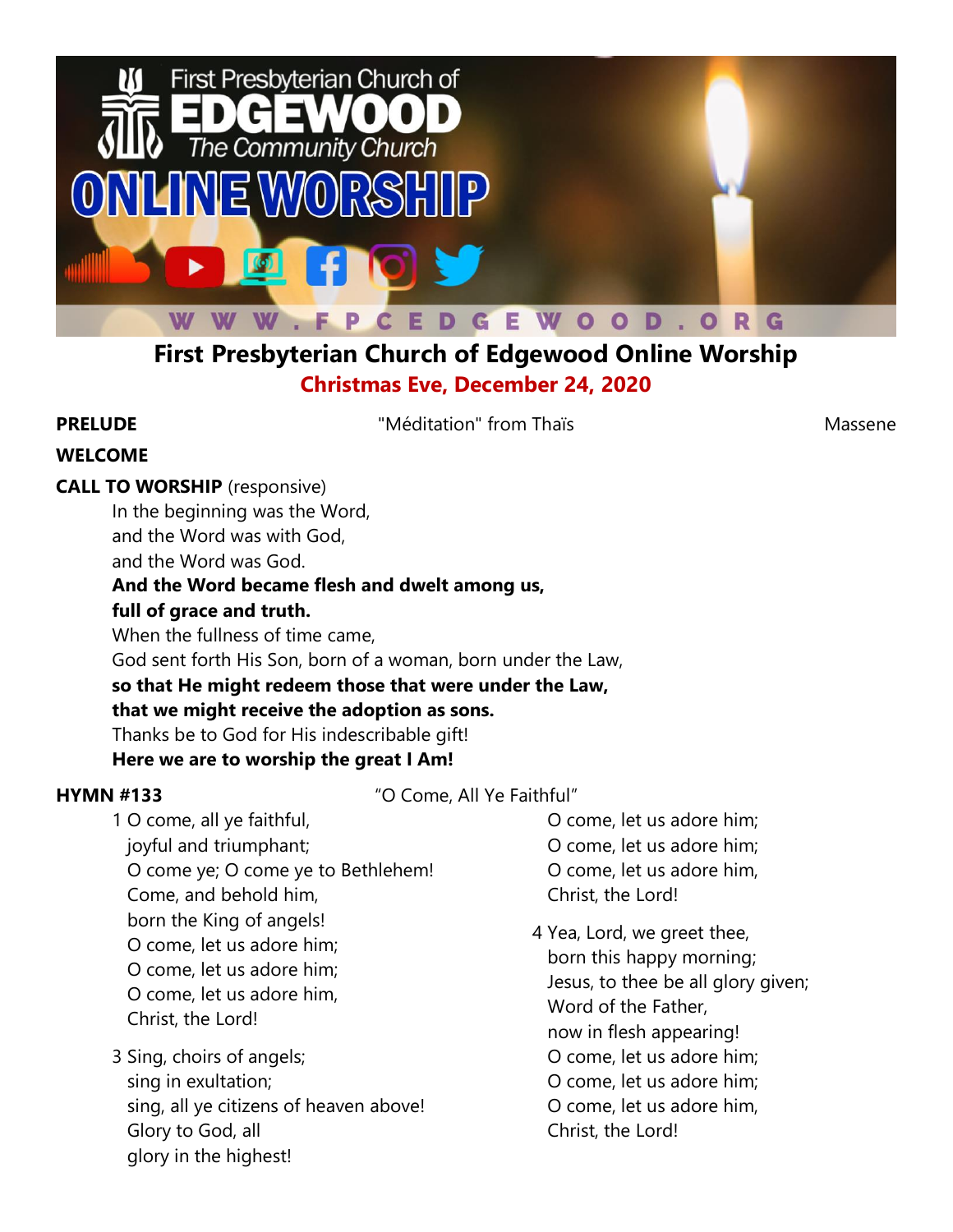### **LIGHTING OF THE CHRIST CANDLE**

### **CANDLE LIGHTING SONG** "Hope is a Star" (verse 5)

Hope, peace, and joy and love were foretold. Jesus is born, bringing light to our world. When God is a child, there's joy in our hearts.

The last shall be first, and the weak shall be strong. And none shall be afraid.

### **CALL TO CONFESSION**

### **PRAYER OF CONFESSION** (unison)

**Heavenly Father, we confess our sin, our frequent sin, our willful sin; all our powers of body and soul are defiled; a fountain of pollution is deep within our nature. There are chambers of foul images within our being; we have gone from one odious room to another, walked in a no-man's land of dangerous imaginations, pried into the secrets of our fallen nature. Because of Your great compassion and mercy, do not forsake and abandon us. For Your Name sake, forgive us.** (silent confession)

### **ASSURANCE OF PARDON**

| <b>GLORIA PATRI #113</b> | "Angels We Have Heard on High"                    | (refrain only) |
|--------------------------|---------------------------------------------------|----------------|
|                          | Gloria, in excelsis Deo! Gloria, in excelsis Deo! |                |

### **SCRIPTURE** John 1.1-5, 14, 18

In the beginning was the Word, and the Word was with God, and the Word was God. **<sup>2</sup>** He was with God in the beginning. **<sup>3</sup>** Through him all things were made; without him nothing was made that has been made. **<sup>4</sup>** In him was life, and that life was the light of all mankind. **<sup>5</sup>** The light shines in the darkness, and the darkness has not overcome it.

**<sup>14</sup>** The Word became flesh and made his dwelling among us. We have seen his glory, the glory of the one and only Son, who came from the Father, full of grace and truth. **<sup>18</sup>** No one has ever seen God, but the one and only Son, who is himself God and is in closest relationship with the Father, has made him known.

**ANTHEM** The *"Mary, Did You Know?"* The *Lloyd Larson* 

### **PRAYER FOR ILLUMINATION**

### **SERMON "Adoration" The Rev. Anthony Rivera**

### **HYMN #119** "Hark! The Herald Angels Sing"

1 Hark! The herald angels sing, "Glory to the newborn king. Peace on earth and mercy mild, God and sinners reconciled!" Joyful all ye nations, rise; join the triumph of the skies; with the angelic host proclaim, "Christ is born in Bethlehem!" Hark! The herald angels sing, "Glory to the newborn king!"

2 Christ, by highest heaven adored, Christ the everlasting Lord, late in time behold him come, offspring of the virgin's womb. Veiled in flesh the Godhead see; hail the incarnate deity, pleased in flesh with us to dwell, Jesus, our Emmanuel. Hark! The herald angels sing, "Glory to the newborn king!"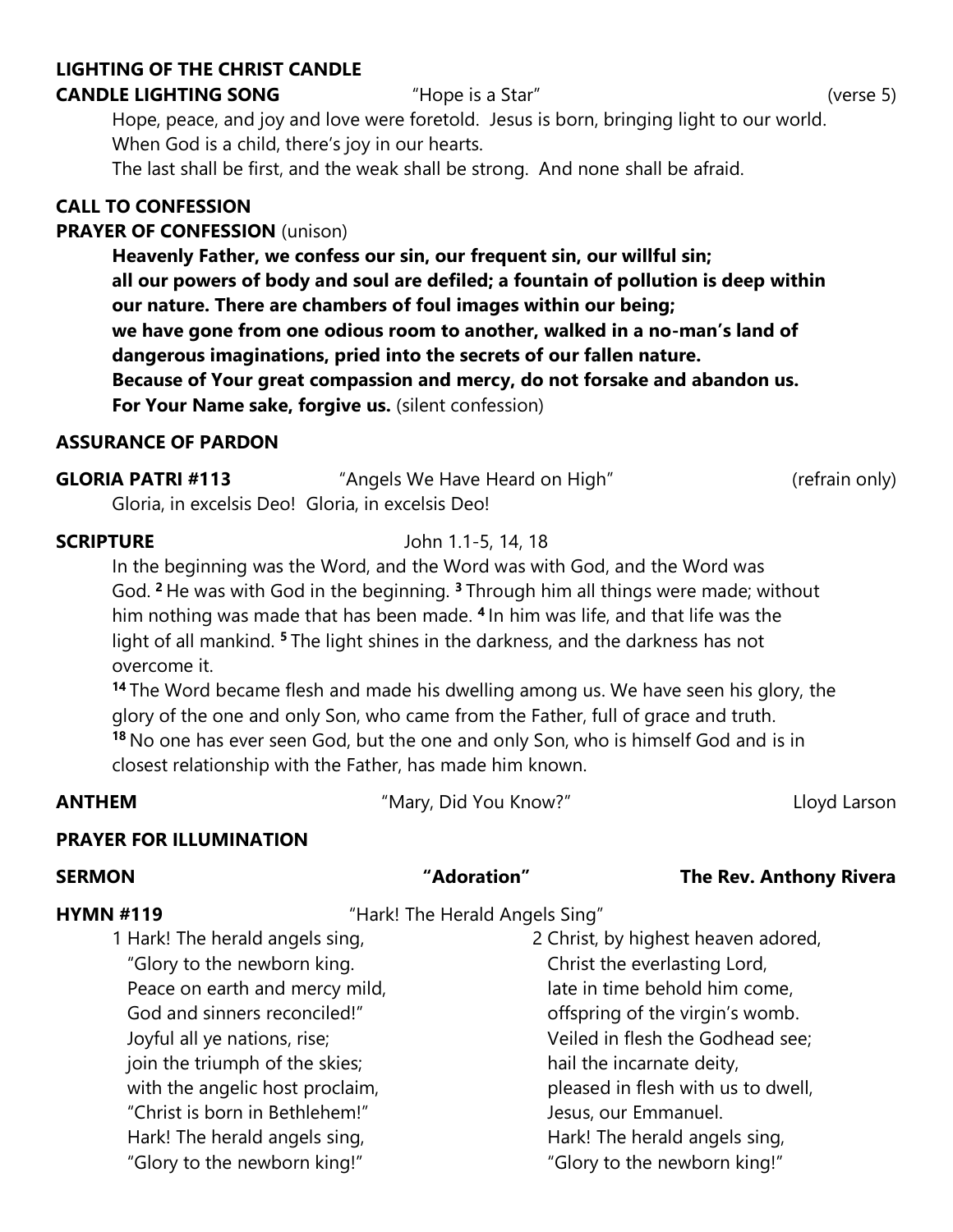3 Hail the heaven-born Prince of Peace! Hail the sun of righteousness! Light and life to all he brings, risen with healing in his wings. Mild he lays his glory by,

 born that we no more may die, born to raise us from the earth, born to give us second birth. Hark! The herald angels sing, "Glory to the newborn king!"

### **THE CHRISTMAS PRAYER**

### **THE LORD'S PRAYER**

**Our Father, who art in heaven, hallowed be thy name. Thy kingdom come, thy will be done, on earth as it is in heaven. Give us this day our daily bread; and forgive us our debts, as we forgive our debtors; and lead us not into temptation, but deliver us from evil. For thine is the kingdom, and the power, and the glory forever. Amen.**

### **INVITATION TO RECEIVE OUR TITHES & OFFERINGS**

**DOXOLOGY #145** "What Child is This?" (verse 3 only)

3 So bring him incense, gold, and myrrh; come, one and all, to own him. The King of kings salvation brings; let loving hearts enthrone him. This, this is Christ the King, whom shepherds guard and angels sing; haste, haste to bring him laud, the babe, the son of Mary!

### **PRAYER OF DEDICATION**

### **THE CANDLE LIGHTING**

**HYMN #122** "Silent Night! Holy Night!"

- 1 Silent night, holy night! All is calm, all is bright Round yon virgin mother and child. Holy infant so tender and mild, Sleep in heavenly peace, Sleep in heavenly peace.
- 2 Silent Night, holy night! Shepherds quake at the sight, Glories stream from heaven afar, Heavenly hosts sing: "Alleluia;" Christ the savior is born, Christ the savior is born.

### **BENEDICTION**

**POSTLUDE** "O, Holy Night"

### *Participants in this evening's service:*

*The Rev. Anthony Rivera, pastor ~ Shaun Cloonan, minister of music ~ Sunny Sakai, pianist Inori Sakai, violinist ~ Tyler McGuigan & Mandy Rineer, vocalists ~ John Foster, videographer*

- 3 Silent Night, holy night! Son of God, love's pure light, Radiant beams from Thy holy face, With the dawn of redeeming grace, Jesus, Lord, at Thy birth, Jesus, Lord, at Thy birth.
- 4 Silent Night, holy night! Wondrous Star, lend thy light; With the angels let us sing, Alleluia to our King; Christ the Savior is born, Christ the Savior is born.